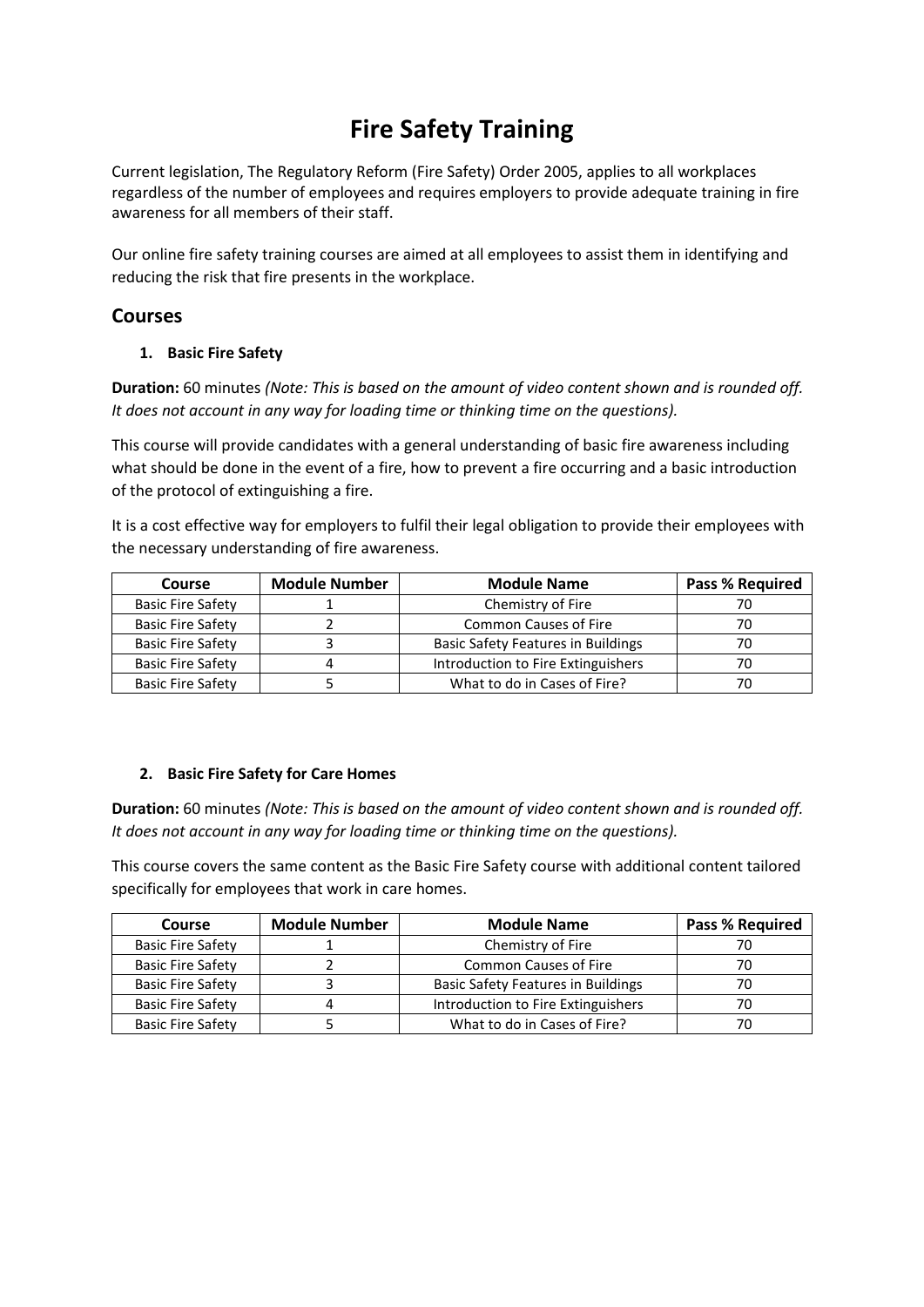#### **3. Fire Marshal**

**Duration:** 220 minutes *(Note: This is based on the amount of video content shown and is rounded off. It does not account in any way for loading time or thinking time on the questions).*

Fire marshals (sometimes known as fire wardens) are civilians trained to assist in emergency fire evacuation procedures at businesses and other organizations. It is a legal obligation that workplaces must have a sufficient number of fire marshals to deal with fire emergencies.

This course provides extensive knowledge of fire prevention, evacuation protocol and using fire extinguishers.

| <b>Course</b>       | <b>Module Number</b> | <b>Module Name</b>                        | <b>Pass % Required</b> |
|---------------------|----------------------|-------------------------------------------|------------------------|
| <b>Fire Marshal</b> |                      | Chemistry of Fire                         | 70                     |
| Fire Marshal        | 2                    | <b>Common Causes of Fire</b>              | 70                     |
| Fire Marshal        | 3                    | <b>Basic Safety Features in Buildings</b> | 70                     |
| <b>Fire Marshal</b> | 4                    | Introduction to Fire Extinguishers        | 70                     |
| Fire Marshal        | 5                    | What to do in Cases of Fire?              | 70                     |
| Fire Marshal        | 6                    | <b>Fire Statistics</b>                    | 70                     |
| Fire Marshal        |                      | <b>Current Fire Safety Legislation</b>    | 70                     |
| Fire Marshal        | 8                    | Fire Risk Assessment                      | 70                     |
| Fire Marshal        | 9                    | <b>Preventative Measures</b>              | 70                     |
| Fire Marshal        | 10                   | Safety Features within Buildings          | 70                     |
| Fire Marshal        | 11                   | Role of the Fire Marshal                  | 70                     |
| Fire Marshal        | 12                   | Action on Fire Discovery                  | 70                     |
| Fire Marshal        | 13                   | Fire Drills and Evacuation                | 70                     |
| Fire Marshal        | 14                   | <b>Fire Extinguishers</b>                 | 70                     |
| Fire Marshal        | 15                   | Pre-Engagement Action                     | 70                     |
| Fire Marshal        | 16                   | Using a Fire Extinguisher                 | 100                    |

# **4. Fire Marshal for Care Homes**

**Duration:** 220 minutes *(Note: This is based on the amount of video content shown and is rounded off. It does not account in any way for loading time or thinking time on the questions).*

This course covers the same content as the Fire Marshal course with additional content tailored specifically for employees that work in care homes.

| Course              | <b>Module Number</b> | <b>Module Name</b>                        | <b>Pass % Required</b> |
|---------------------|----------------------|-------------------------------------------|------------------------|
| <b>Fire Marshal</b> |                      | Chemistry of Fire                         | 70                     |
| <b>Fire Marshal</b> |                      | <b>Common Causes of Fire</b>              | 70                     |
| <b>Fire Marshal</b> | 3                    | <b>Basic Safety Features in Buildings</b> | 70                     |
| Fire Marshal        | 4                    | Introduction to Fire Extinguishers        | 70                     |
| <b>Fire Marshal</b> | 5                    | What to do in Cases of Fire?              | 70                     |
| <b>Fire Marshal</b> | 6                    | <b>Fire Statistics</b>                    | 70                     |
| Fire Marshal        |                      | <b>Current Fire Safety Legislation</b>    | 70                     |
| <b>Fire Marshal</b> | 8                    | Fire Risk Assessment                      | 70                     |
| <b>Fire Marshal</b> | 9                    | <b>Preventative Measures</b>              | 70                     |
| Fire Marshal        | 10                   | Safety Features within Buildings          | 70                     |
| Fire Marshal        | 11                   | Role of the Fire Marshal                  | 70                     |
| <b>Fire Marshal</b> | 12                   | Action on Fire Discovery                  | 70                     |
| Fire Marshal        | 13                   | Fire Drills and Evacuation                | 70                     |